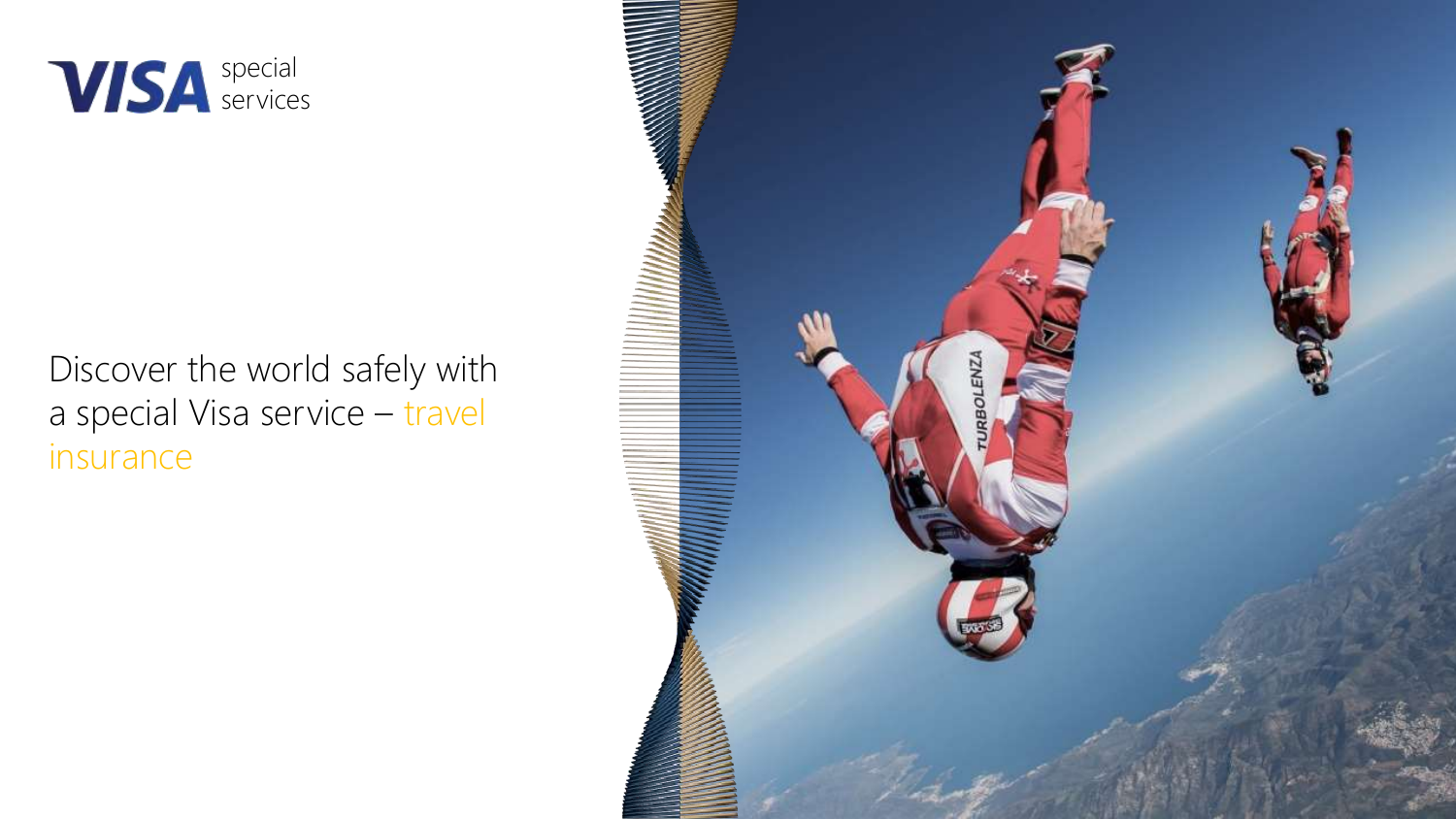### What company provides Visa insurance?

# CHUBB®

CHUBB - is a worldwide leader in a field of property and liability insurance. The company is represented on the market for over 15 years.

CHUBB has subdivisions in 54 countries and provides:

- property insurance,
- Iegal entity liability insurance and individuals liability insurance,
- accident insurance for individuals,
- medical insurance,
- reinsurance,
- life insurance for different groups of clients.

The headquarters is located in Warren, New Jersey, USA.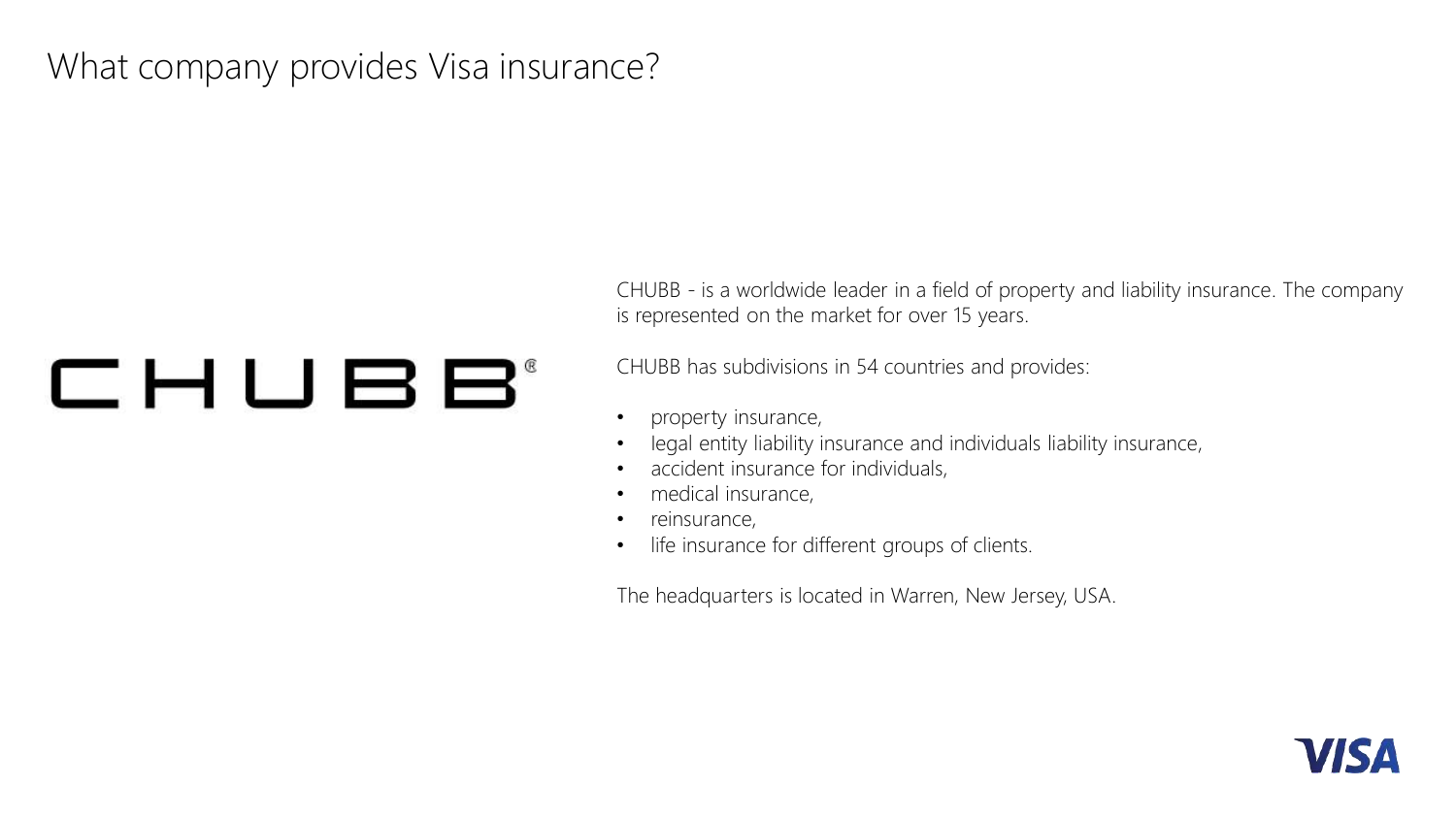### Benefits of Visa insurance:

#### HIGH LIMIT OF INSURANCE COVERAGE

Maximum coverage of insurance case for VISA SIGNATURE и VISA INFINITE cards is 750.000\$ and



TRAVEL INSURANCE Wherever you go - we will take care of you! When you travel with your Visa card, your trip is insured both in your country of residence and outside of it



If you decide to play golf, basketball or bowling on your trip – do not worry, our Visa insurance covers over 50 types of sports



#### BUYER PROTECTION

Now not only trips, but also your purchases will be insured, if these purchases are made with premium Visa card.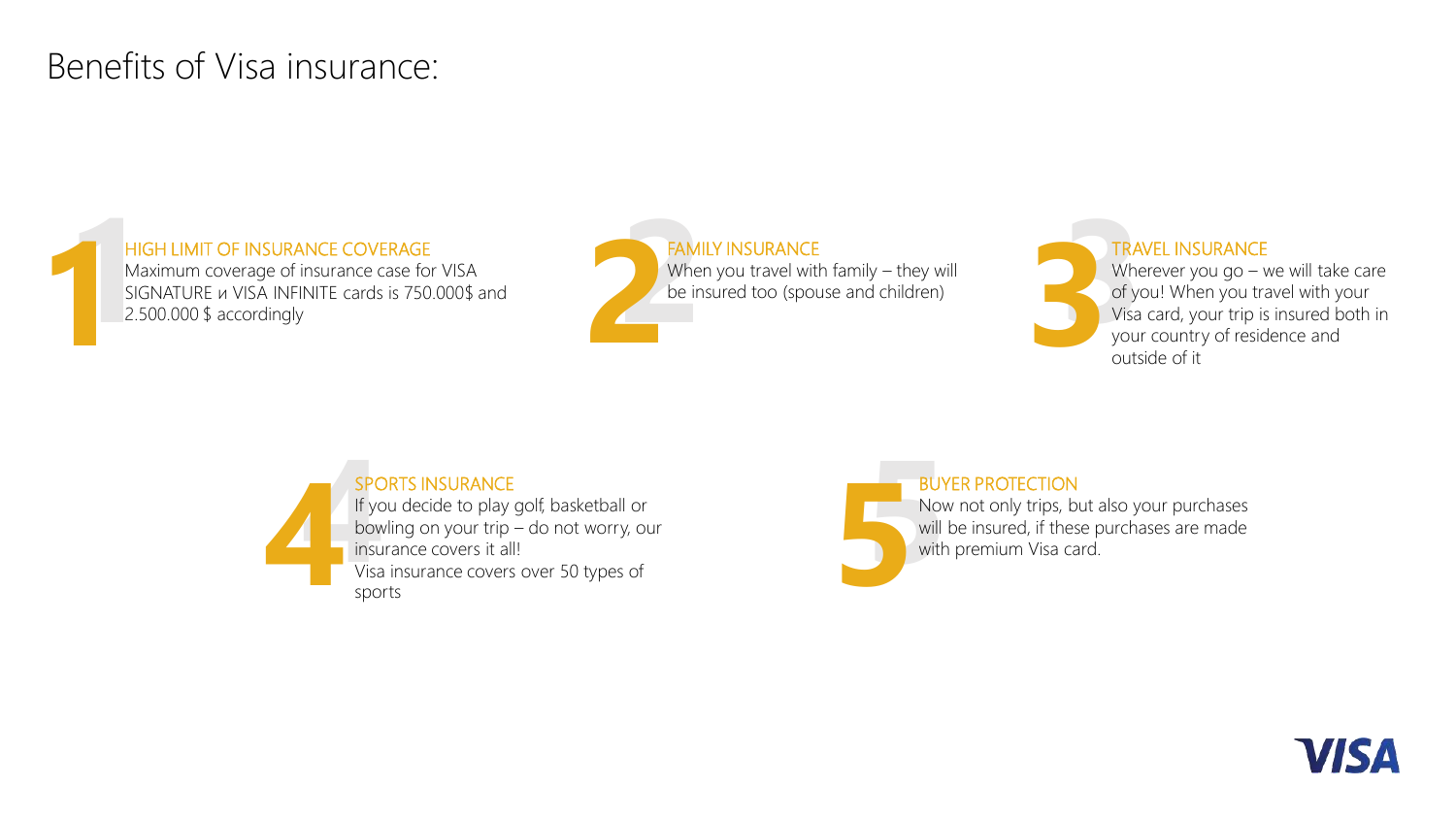### Which Visa cards is insurance service available for?

Special Visa travel insurance service is available for Visa Platinum, Signature and Infinite cards in following insurance cases:



- flight delay
- luggage delay
- missed flight
- missed transit flight
- purchase protection



These two cards are to be looked at together, since the list of insurance cases is identical for both, and the only difference is the amount of franchise and insurance payments.

Franchise - is a personal liability of a cardholder, which is not covered by insurance. It is different for each insurance case, you can find more information on franchise amount in the special table of payments or request it from concierge service.

Insurance payment amount – is the amount that will be paid to cardholder in insurance case.

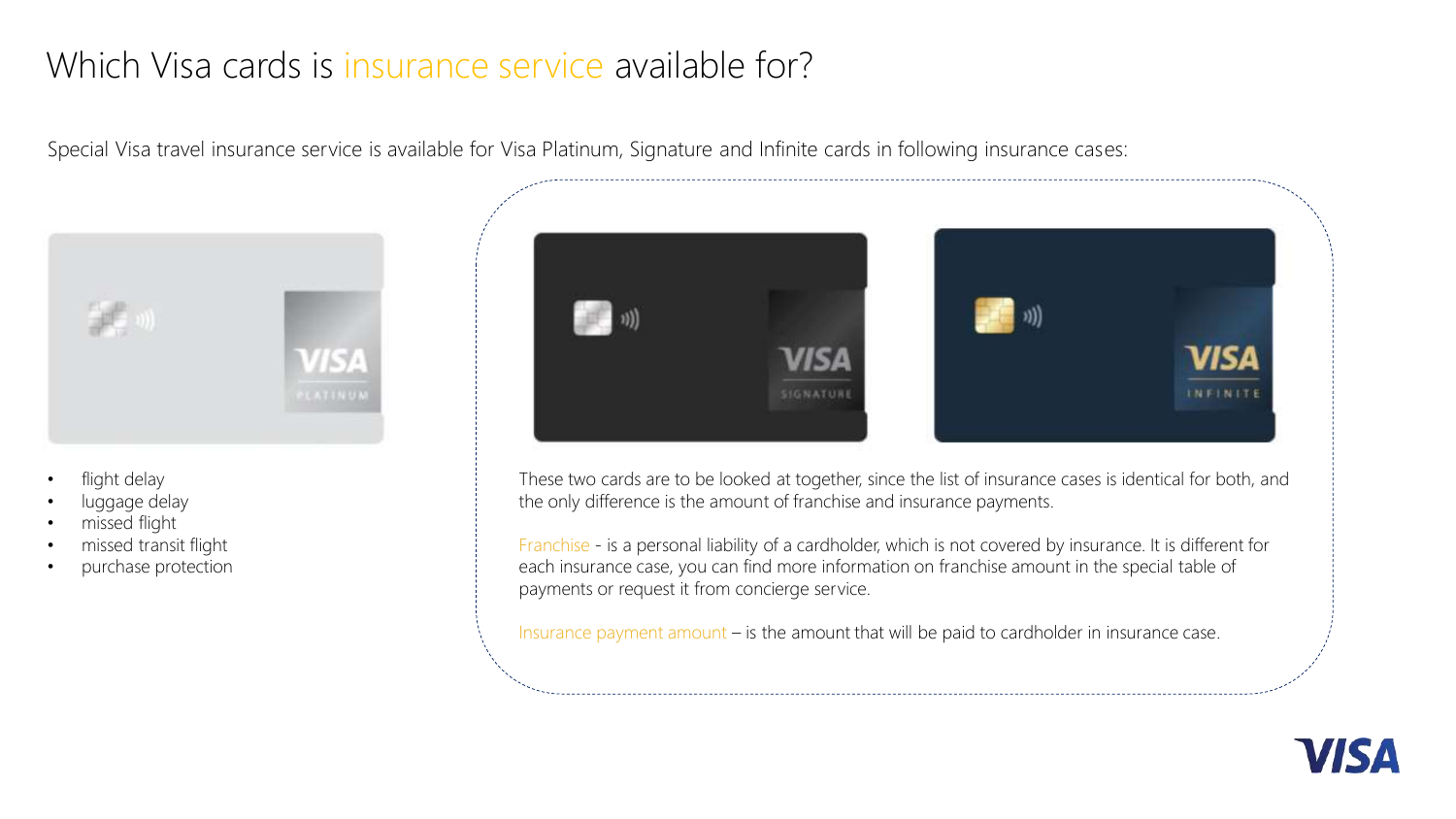### How can insurance be activated and when does it become active?

Your insurance is activated automatically if you are traveling:



#### Mandatory condition!

In order for your insurance to be activated, you must pay with your Visa premium card, and the name on the card should match the name in your ticket and accommodation bookings.

Before the start of your trip, you are recommended to fill in the insurance certificate, as you can be asked to provide it at customs control.



Your insurance starts when you leave your country of residence and finishes at the moment you return. Alternatively, it starts from the moment of check in and finishes at the moment you checkout from your booked and paid accommodation in your country of residence. Before the start of your trip,<br>
your country of residence and<br>
the insurance certificate, as<br>
you can be asked to provide it<br>
at customs control.<br>
at customs control.<br>
<br>
<br>
<br> **2 2 2 1** exceeding 183 days a year.<br>
<br> **2** 

The validity of your insurance is 90

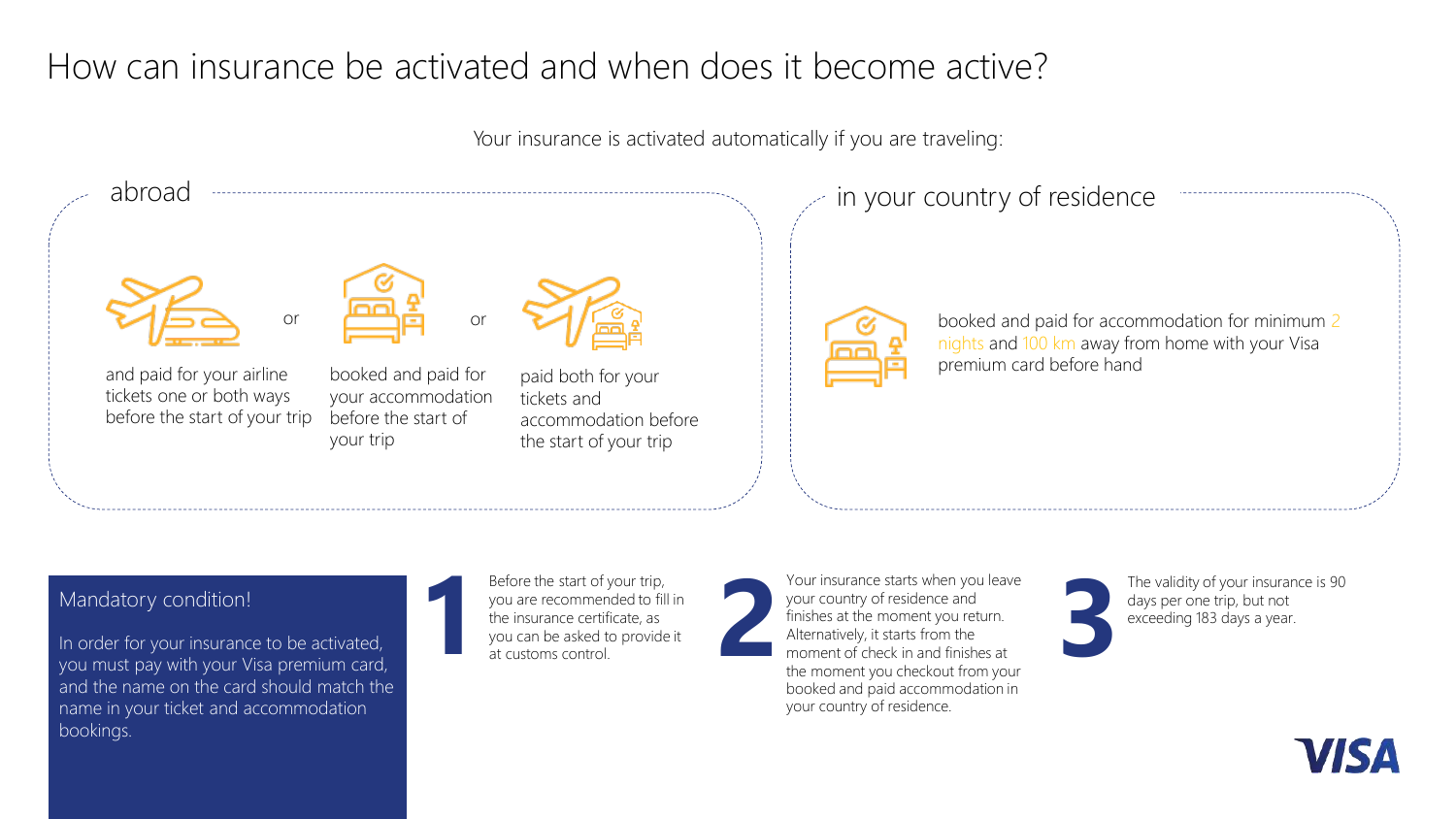## **2** Visa family insurance

### Who is considered an insured person?



#### Cardholder of VISA premium card:

- resident in his country of residence
- not older than 80 years







#### Children (up to 5 persons)

- biological children
- 2. adopted children
- 3. stepchildren, who:
- are up to 18 years old,
- are up to 24 years old, but study full time in university and are financially dependent on the cardholder,
- reside together with the cardholder,
- are not married.

Partner:

- spouse,
- fiancé/fiancée, residing together with the cardholder (SUCH CONNECTION MUST BE PROVED)

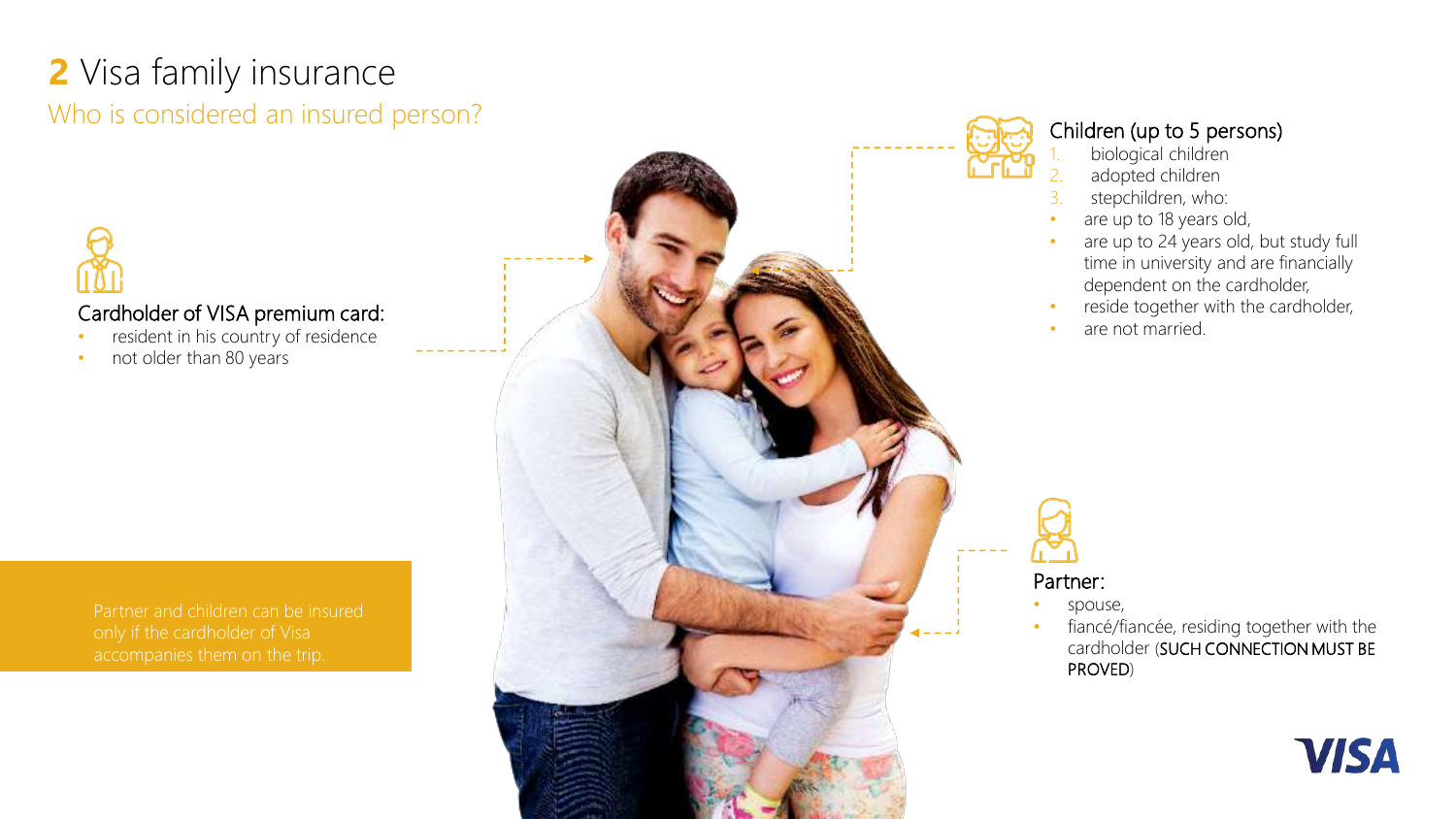### Types of medical insurance **2**



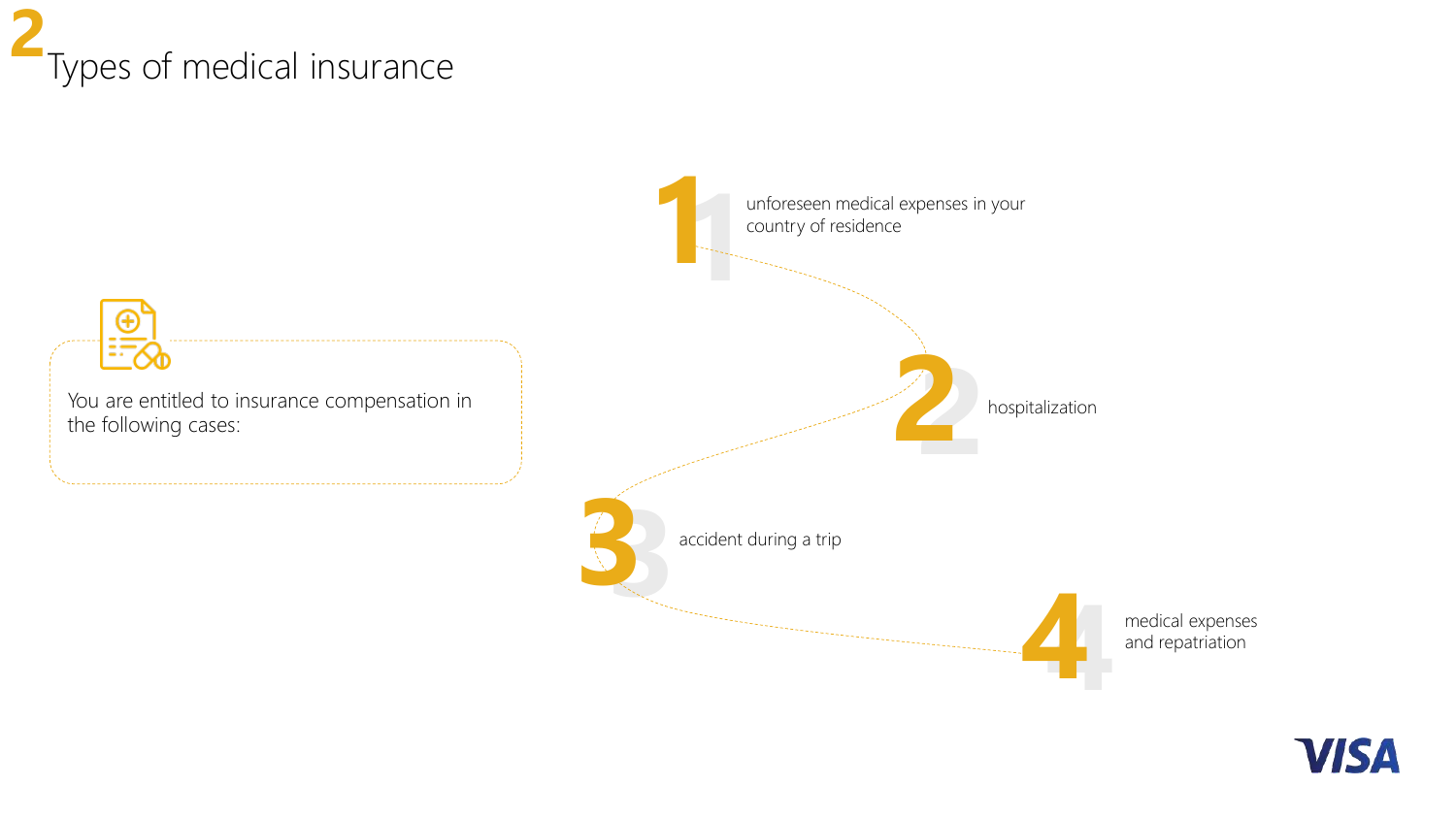### What should you do if insurance case happened? **2**

**1** It is obligatory that you inform the insurance company.

The most convenient way to do so is via Visa concierge service: do not panic, describe where you are and what happened

Provide information that insurance company needs in order to identify you as a client:

- surname, name, patronymic
- fist 9 digits of your card
- financial phone number and a local number you are available on

Visa concierge service will get in touch with insurance company and inform them about your incident **2 3 4 5**

Insurance company will accept your request and transfer it to a doctor on call

Doctor on call will get in touch with you and inform you which hospital should you go to. Simultaneously, insurance company will be in touch with a hospital and control the situation.

#### Important!

and processed.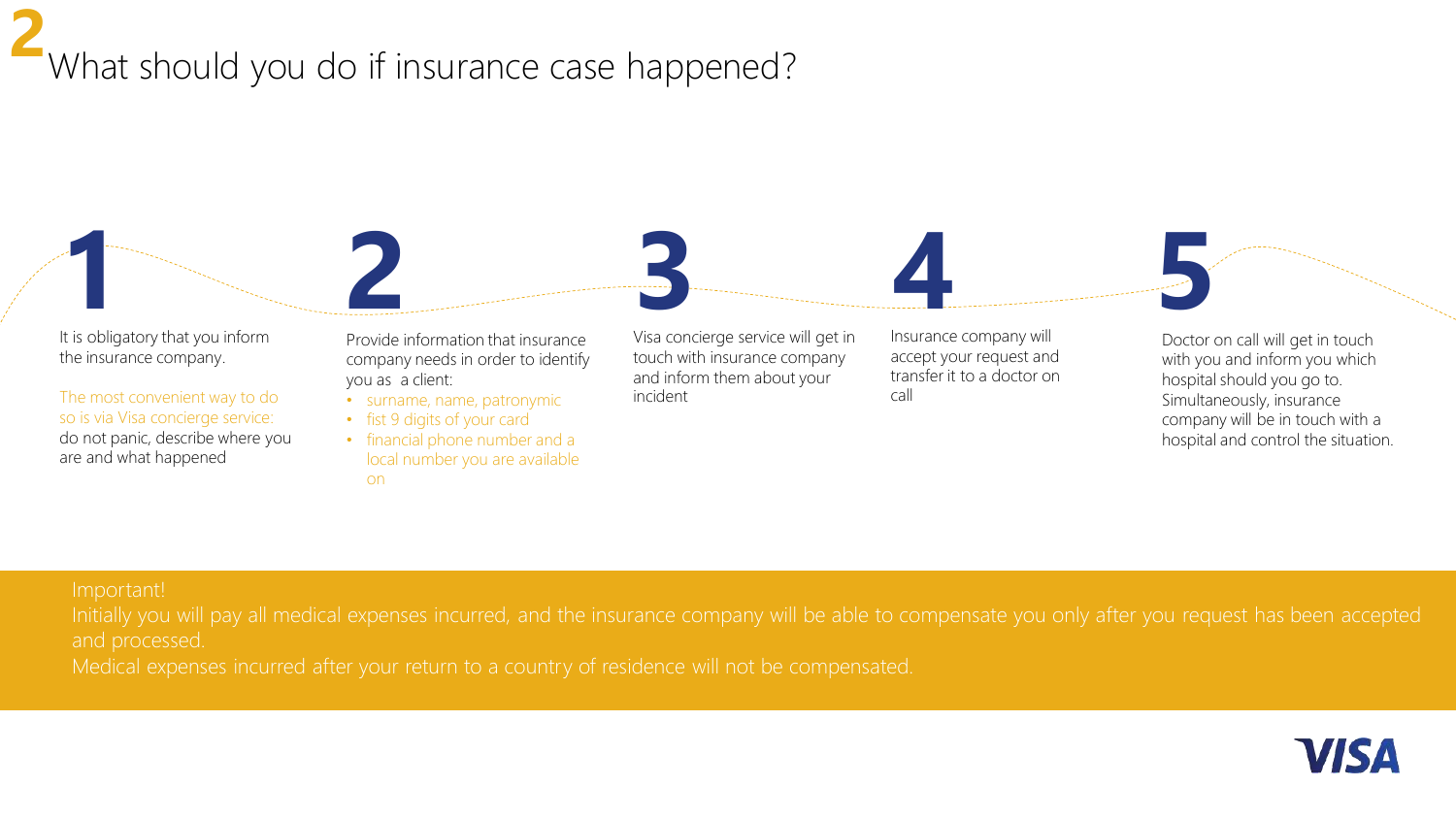## How is cancellation and reduction of trips' length are insured?

#### Insurance coverage is valid only for trips abroad



**3**

unforeseen disease, injury or death

- compulsory quarantine for infected person (personal quarantine, not a country wide quarantine) **3 4**
	- expenses to be paid for airport taxes and duties

**3**

trip cancellation due to pre-existing disease



trip cancellation due to absence or invalidity of passport or visa



with outcome (if it does not happen before the trip was booked)

pregnancy complications



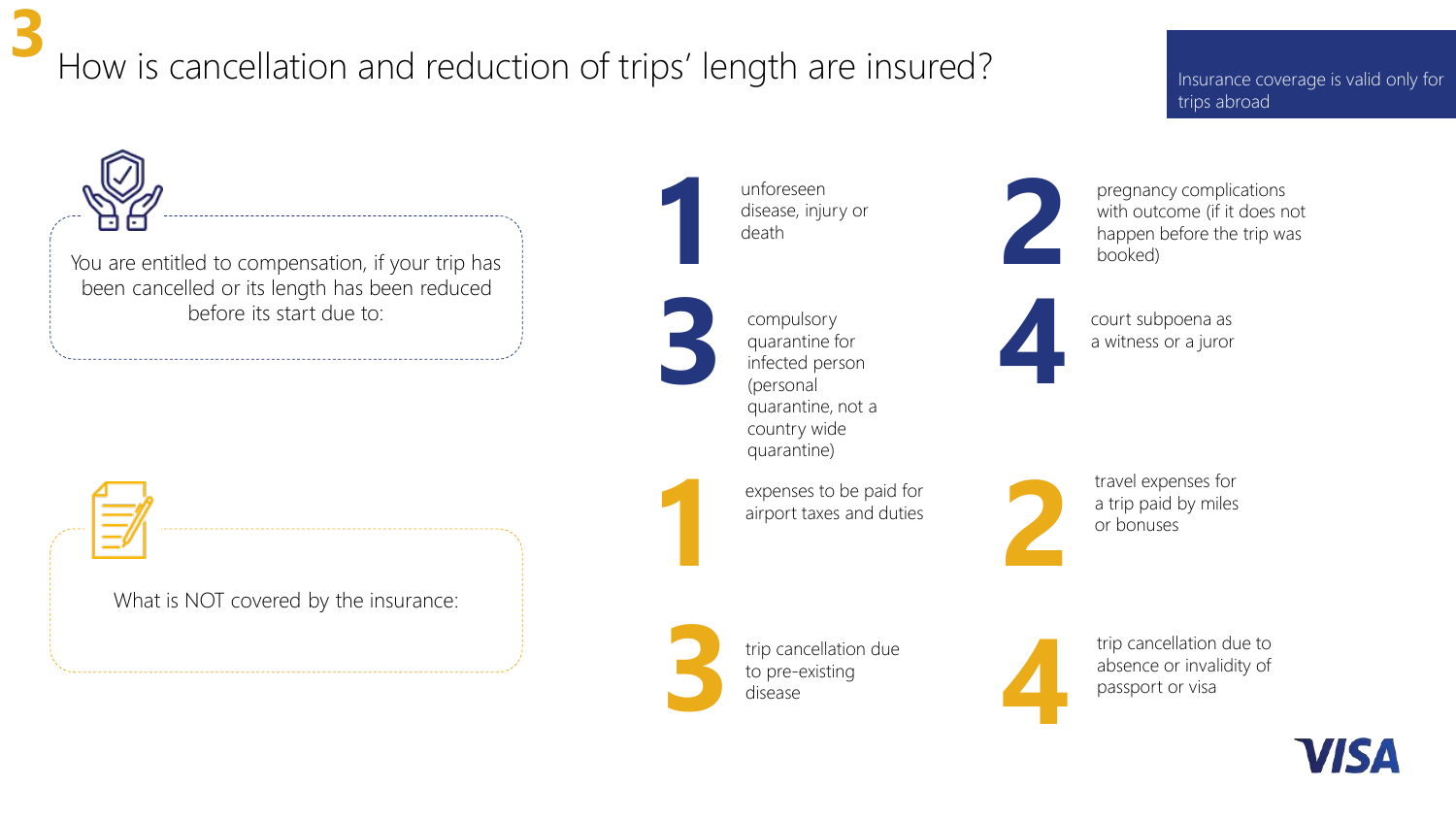### How is flight delay insured? **3**



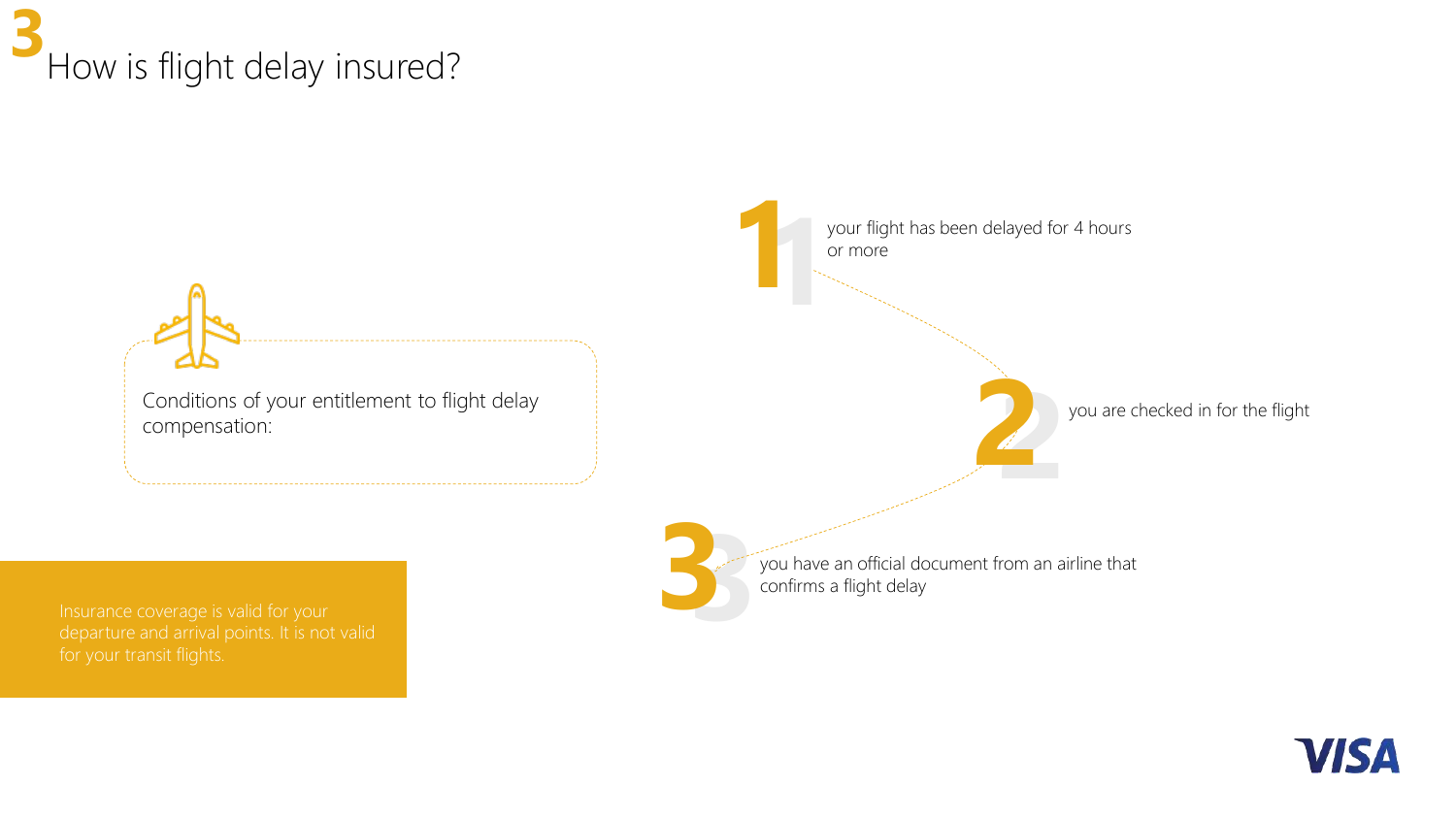### How is baggage delay insured? **3**



your baggage has been delayed for 4 hours or more



you have an official document from an airline Experience of the product of the product of the product of the product of the product of the product of the product of the product of the product of the product of the product of the product of the product of the product o

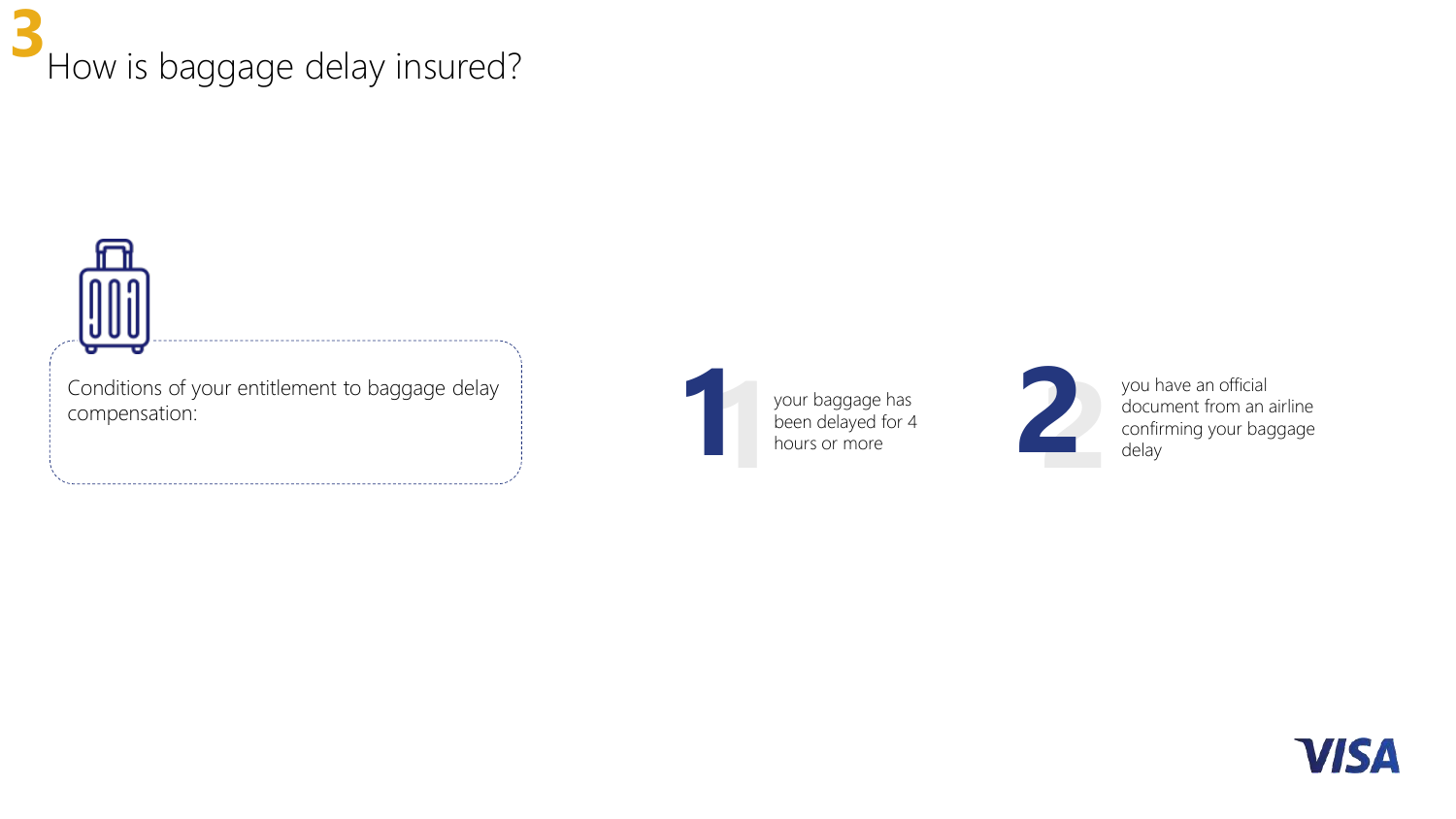### How is your missed flight insured? **3**

Conditions of your entitlement to missed flight compensation:

Insurance coverage is valid only for

you have arrived late to your departure point due to: - road accident, **11** 

 $\sim$  public transport arriving not according to its schedule

**2**

**2**

you must provide:

- proof of all extra expenses incurred by the cardholder;
- official letter about a factual delay of a public transport;
- road accident report.

you must have adequate amount of time to arrive at your departure point on time **33**

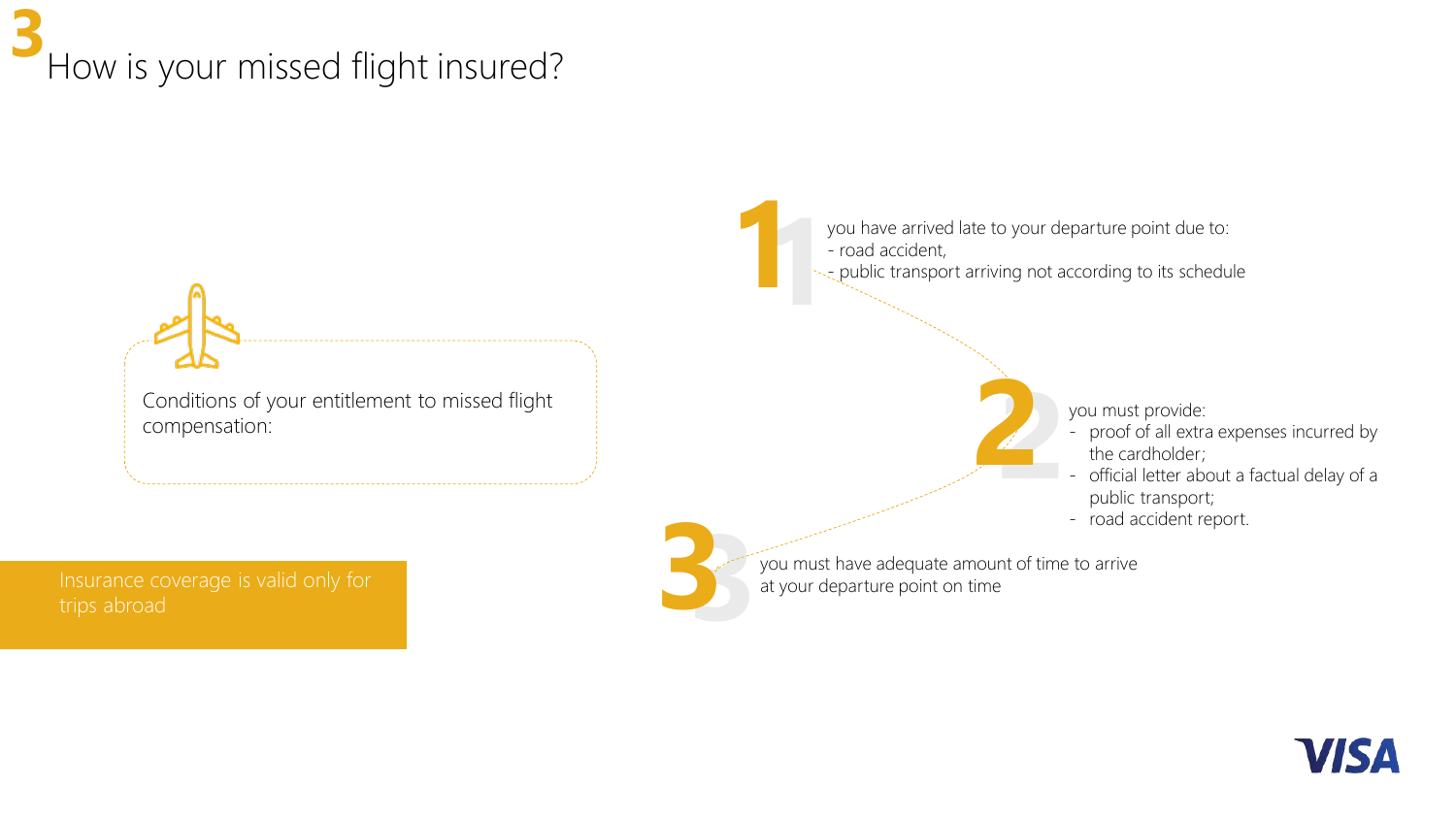### How is your missed transit flight insured? **3**



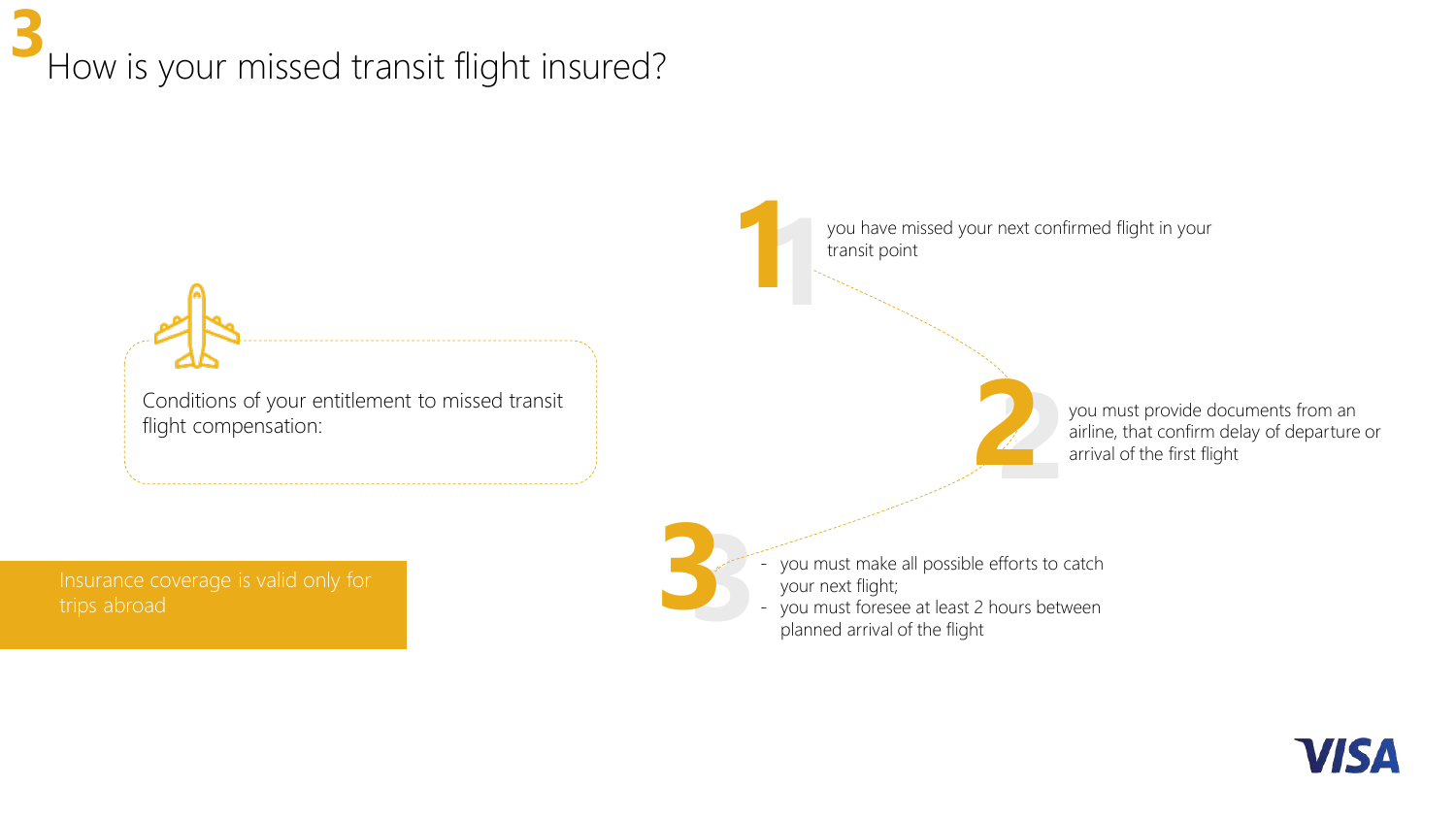Instruction on how to receive flight delay or baggage delay compensation: **3**



Important!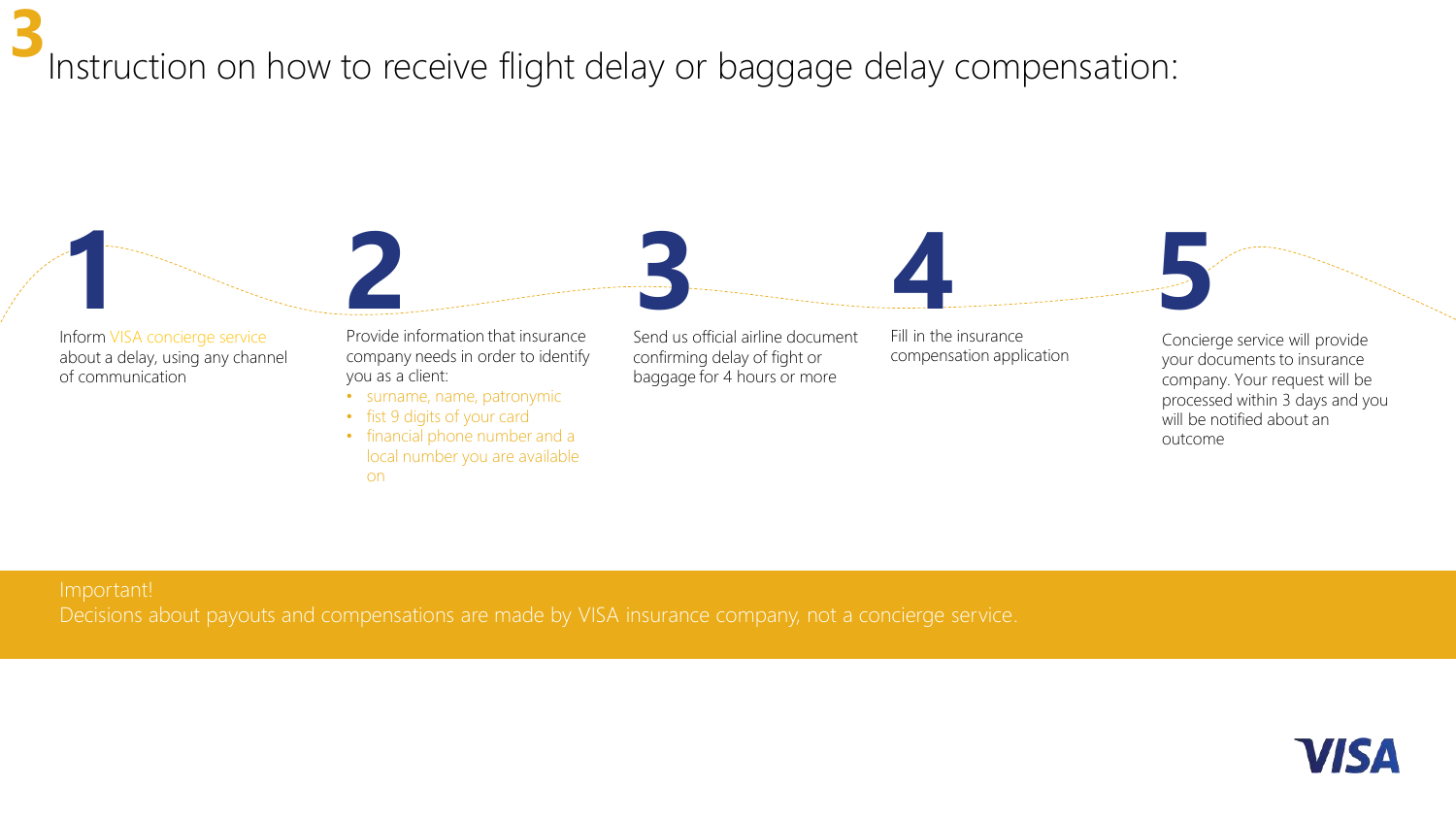### Trip in your country of residence **3**

What is insured, when you travel in your country of residence:

flight delay **1 2**

liability release in case of damage **3 4**

in an accident with a rented car

unforeseen medical expenses incurred in country of residence

purchase protection

Insurance cases that are covered, but have not yet happened during a trip in country of residence:

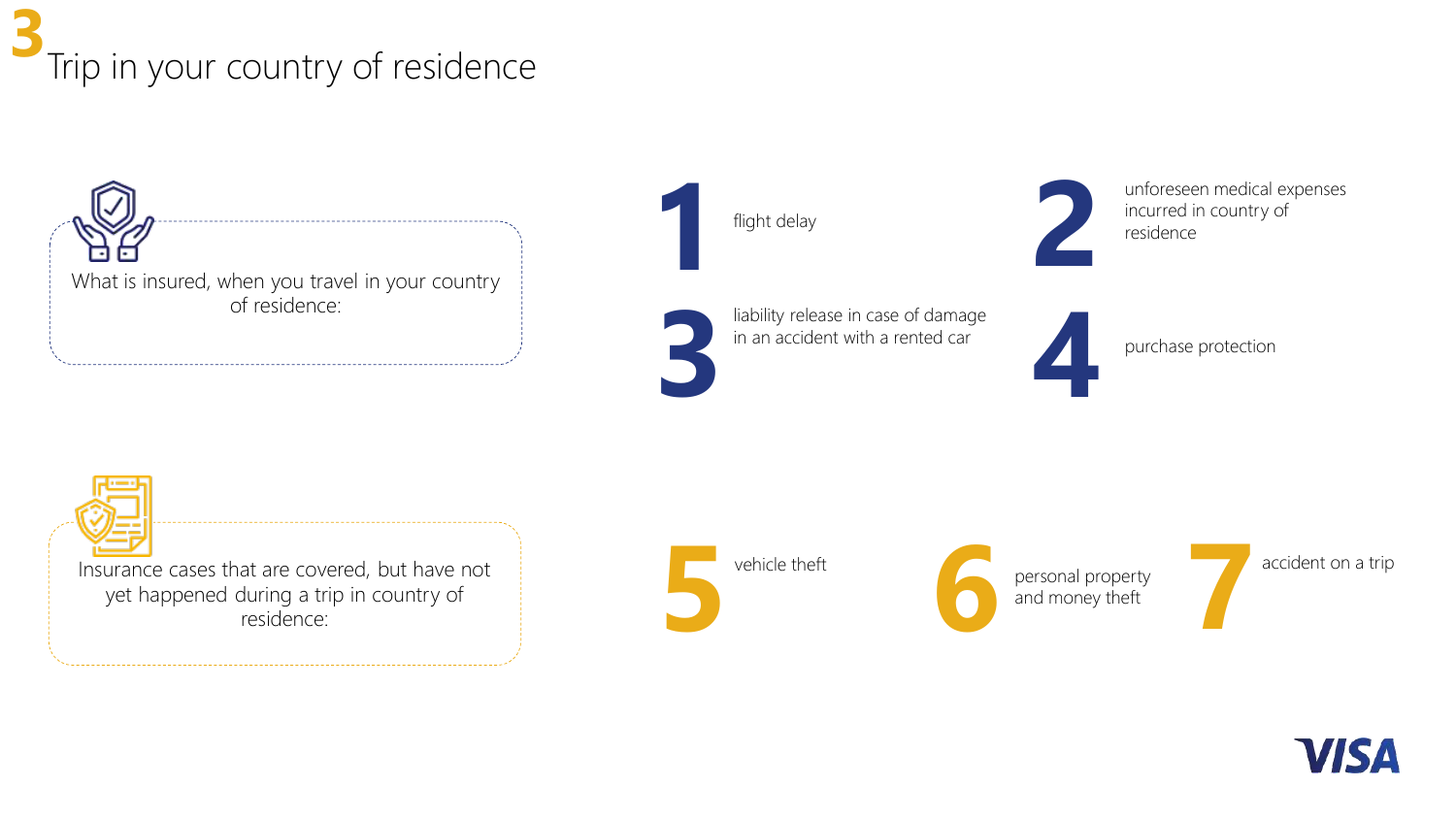



#### TERMS AND CONDITIONS

- 100% card prepayment
- car is rented by the cardholder
- cardholder is in possession of a valid driving license for a particular rental car
- driver's age is **21-79** years old

#### VALIDITY PERIOD

- valid only during a trip, but not more than **31** days
- maximum of **2** accidents is covered in **1** year



#### WHAT IS NOT COVERED

- franchise (**250\$**)
- fines
- car over **20** years old
- car price exceeds **75.000\$**
- your participation in races / competitions on a rental car



#### A DRIVER IS NOT INSURED WHEN

- driving a rental car while being intoxicated
- has previous criminal record of driving intoxicated
- drives a car against doctor's recommendations

#### WHAT IS INSURED

car accident.

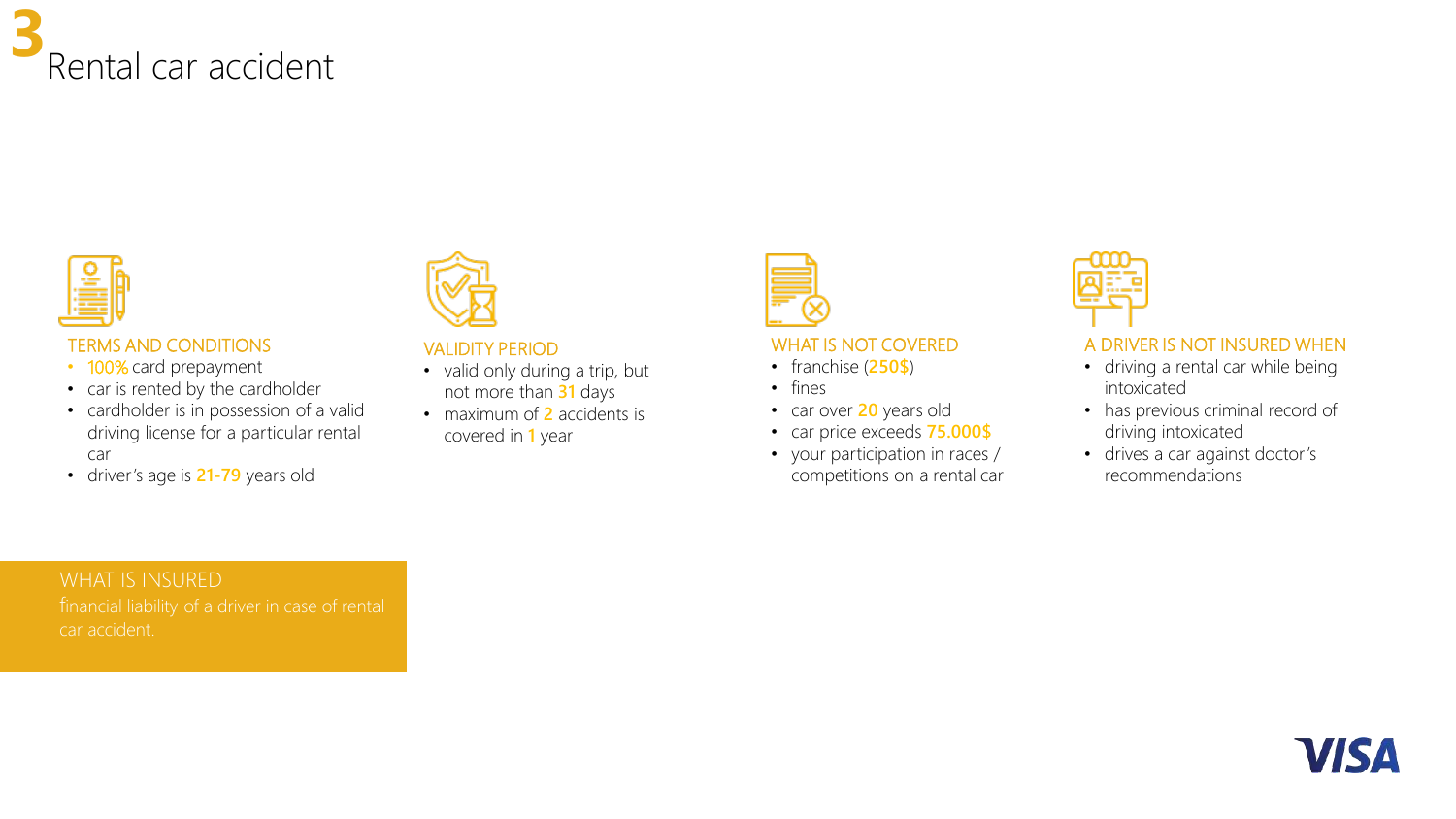

Your trips are not insured if:



you travel against doctor's recommendations



you travel in order to receive medical treatment or consultation



you have undiagnosed symptoms that need further investigation / treatment



at the time you book your trip, you are aware of an existence of any reasons that may disrupt your trip or reduce its length



a main purpose of your trip is sports



partner or children travel without cardholder

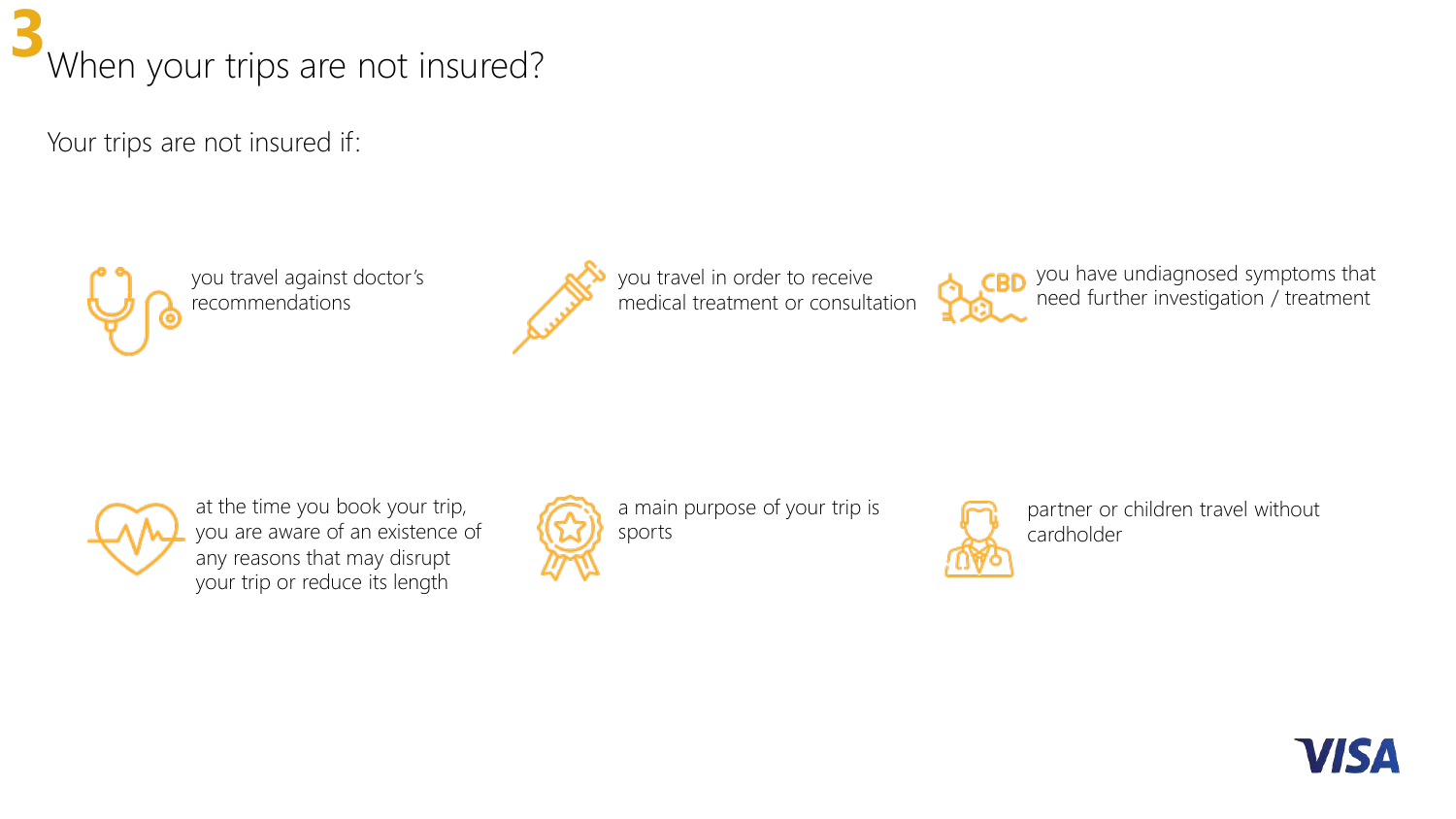### How sports and sport games are insured? **4**



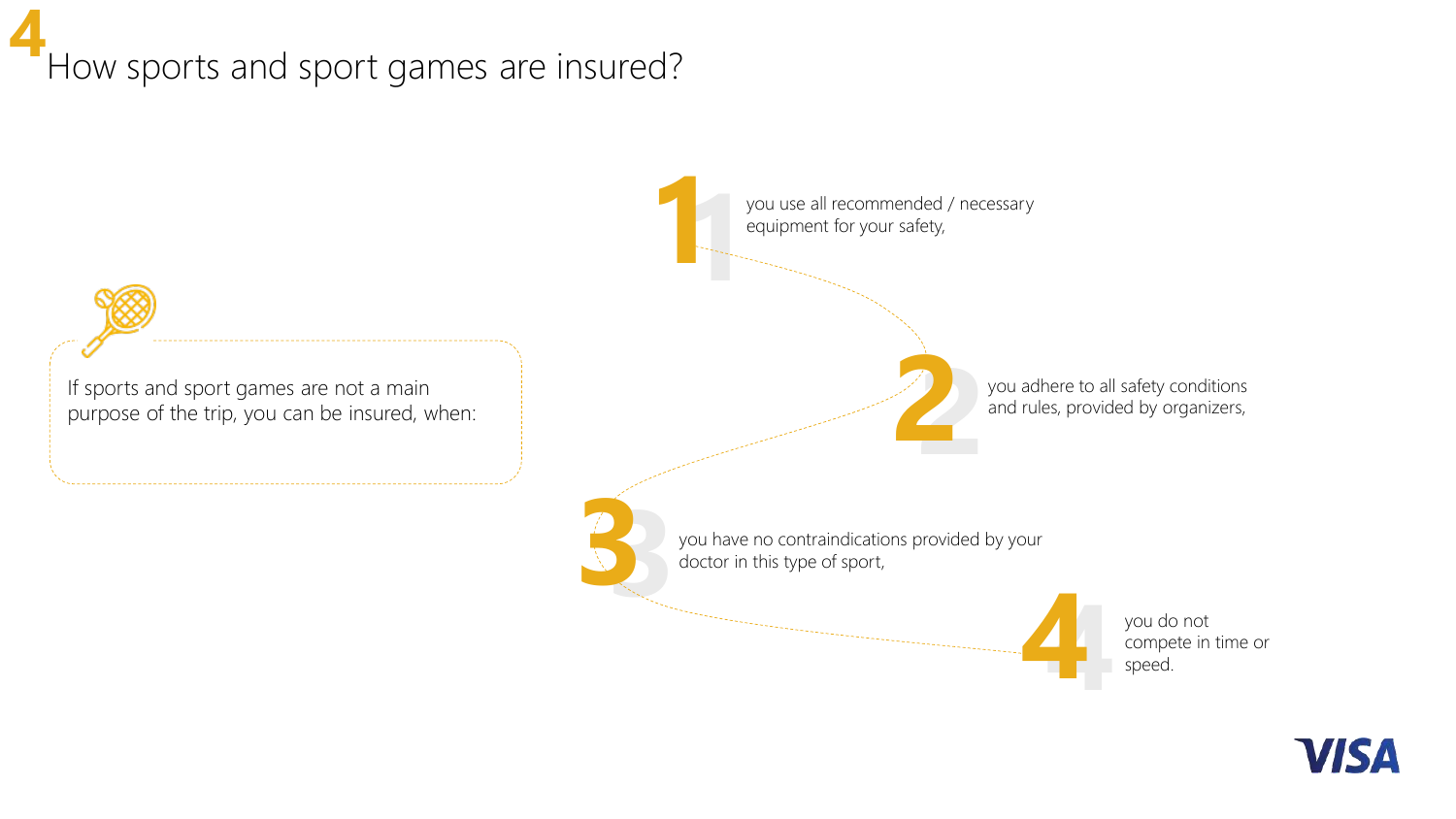



#### TERMS AND CONDITIONS

- 100% card payment (no credit or installment)
- Minimum price of goods 100\$



#### TERMS OF VALIDITY

• Valid for 365 days since a purchase was made



#### DOCUMENTS THAT MUST BE PROVIDED

- Purchase receipt
- Account statement
- Warranty card
- Store rejection for warranty service
- Repair receipts

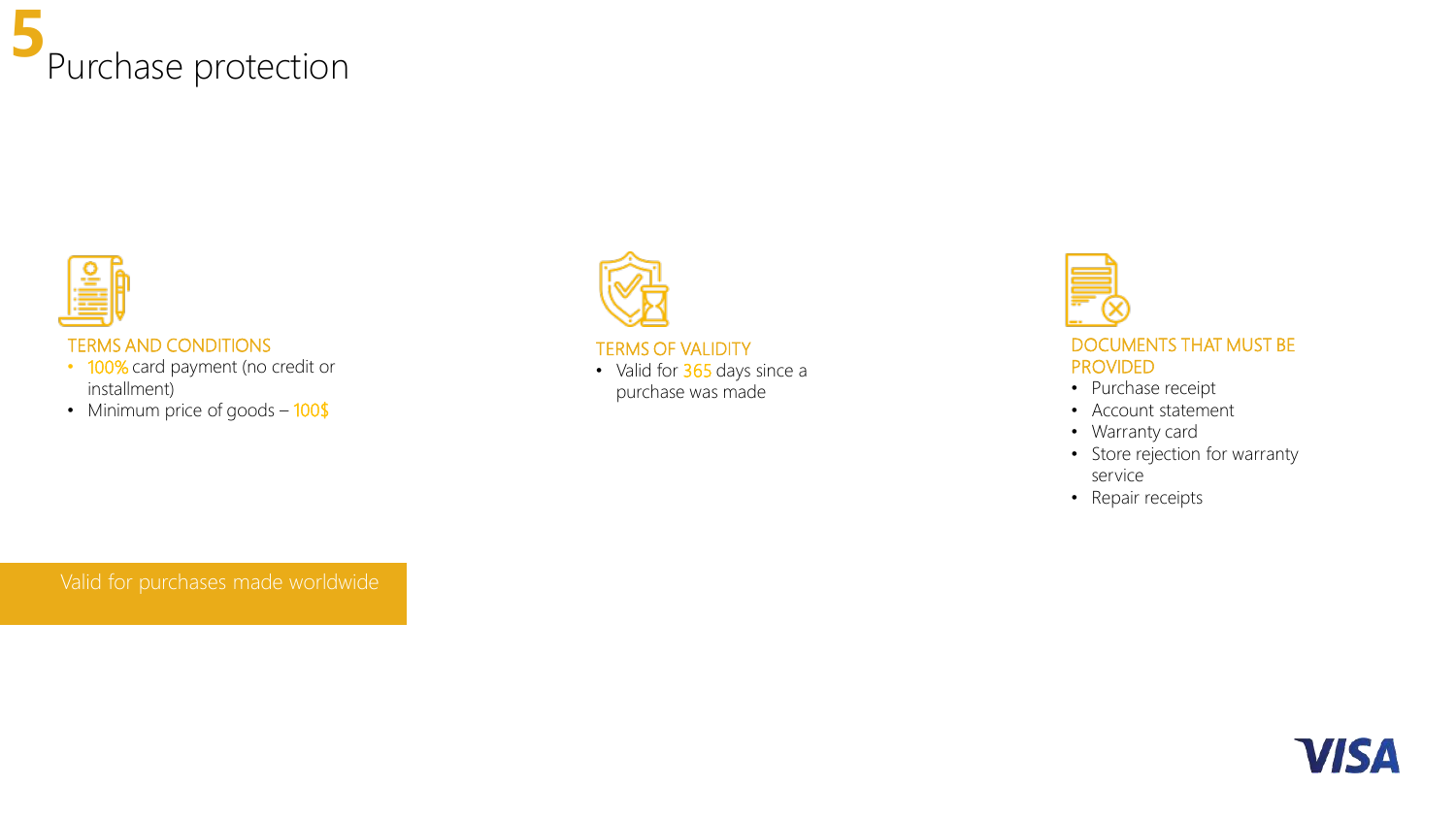### How is COVID-19 insured?

#### CHUBB

Страховой сертификат для владельцев карт Visa Infinite Confirmation of coverage for Visa Infinite Cardholders

.<br>Galil Wassex Admirac Journal Chubb formoone Routh Africa Christi

| Страновитель 2<br>Polici trdder:                                                                                                                                                                      | Tim sugress /<br>Card Type:                                            | Новер полита /<br>Policy No: | Действителеті (/<br><b>Folkey Start Date:</b> | Действителем до Л<br><b>Polley Rapin Dute:</b>   | Территория действия /<br>Gregorghinal Ligitt:                       |
|-------------------------------------------------------------------------------------------------------------------------------------------------------------------------------------------------------|------------------------------------------------------------------------|------------------------------|-----------------------------------------------|--------------------------------------------------|---------------------------------------------------------------------|
| <b>Visa International</b><br>Service Association                                                                                                                                                      | Visa Infinite                                                          | ZABOTY00474                  | I HOUSE 2020 FILER<br>/1st June 2020          | 31 WAN 2011 FOAR<br>/ yest May nome              | страны Шенгена<br>FETHER BICKENENY ARRESTS 3<br>Schengen, Worldwide |
|                                                                                                                                                                                                       | Владатлен нарты / Застриозминный / Cardholder / Instancti Person Name: |                              |                                               |                                                  |                                                                     |
| Howes nacisipital / Passport number:                                                                                                                                                                  |                                                                        |                              |                                               |                                                  |                                                                     |
| flava processes / Date of birth:                                                                                                                                                                      |                                                                        |                              |                                               |                                                  |                                                                     |
|                                                                                                                                                                                                       | Первых деветь (цефт) исперыварты: / Visa Civil Erst nine digits:       |                              |                                               |                                                  |                                                                     |
|                                                                                                                                                                                                       | Barta maniaxa montanan: / Travel Departure Dato:                       |                              |                                               |                                                  |                                                                     |
|                                                                                                                                                                                                       | harryaninamoutl/-as Cympre/-a / Covered Spoase Name.                   |                              |                                               |                                                  |                                                                     |
| Новерзаклюрів: / Рамфот запінт:                                                                                                                                                                       |                                                                        |                              |                                               |                                                  |                                                                     |
| Sava ponuseuse: / Date of birth:                                                                                                                                                                      |                                                                        |                              |                                               |                                                  |                                                                     |
|                                                                                                                                                                                                       | Increasements /-see Peficienc /-/Jerus / Covered Child Namels);        |                              |                                               |                                                  |                                                                     |
|                                                                                                                                                                                                       |                                                                        |                              |                                               |                                                  |                                                                     |
|                                                                                                                                                                                                       |                                                                        |                              |                                               |                                                  |                                                                     |
|                                                                                                                                                                                                       |                                                                        |                              |                                               |                                                  |                                                                     |
|                                                                                                                                                                                                       |                                                                        |                              |                                               |                                                  |                                                                     |
|                                                                                                                                                                                                       | Олмена песцада) Сокропочне изездам / Cancellation & Curtainscot        |                              |                                               | Ло 7 500 лиллина США / up to USD 7 300           |                                                                     |
| <b>Greenomer peem / Renefit</b>                                                                                                                                                                       |                                                                        |                              |                                               | 700 northpox CIIIA / USD 506                     |                                                                     |
|                                                                                                                                                                                                       |                                                                        |                              |                                               | 500 material CIIIA / USD (joi)                   |                                                                     |
|                                                                                                                                                                                                       |                                                                        |                              |                                               | Де в 300 000 долларов США / up to USD 2.500,000  |                                                                     |
| Ники менута: / Разроб плавет.<br><b>Java posszersse: / Date of birth:</b><br>Bauerpauss pedica / Travel Delay.<br><b>Bacaquero Garrows / Baggage Delay</b><br>Magnumenter paratura / Medical Expenses | Расходия на омного цик/ренатризцию / Вератияйски                       |                              |                                               | До г поп под полиции США / пр в USD 1.000,000    | Cryacona reveau / Benefit Amenuta / Livet of Liability              |
|                                                                                                                                                                                                       | Persona na recorramenzano / Hospital Breefit                           |                              |                                               | Ло 3 000 долларов СПІА / из 10 1380 3 пос        |                                                                     |
|                                                                                                                                                                                                       |                                                                        |                              |                                               | До г. 500 дилларов США / пр во USD 2,500         |                                                                     |
| <b>Il reason aprovagement / Personal Property</b><br>Hervarmusik onyuzh / Travol Acoldoni                                                                                                             |                                                                        |                              |                                               | До к 600 000 долицине США / чр to USB 1,000 посо |                                                                     |

were some y Arra movem program as 40 pack Departmental, and an anti-sensora printment Norma, in association run, we also receive partment Destane. The entitle at human is made to only the problem of the limit of the State of the State Constitution of the State of the State of the State of the State of the State of the State of the State of the State of the S

Теннин Линий організ праўны прыклюза выжла ночнанні члян Товай прошала Пова IV МЮТоку, акцентам, до Становодск<br>наражаю облас ворых Руцанска, акфе ласан Уросла правава. Сразня скране карактары роска, сканала с Сва проходе

Chéé Travilinatane le least autoucheurine le Chéé houses Statubiths Listind, et substant Financia Berier Provinc (PP 2771), Opussues expressive representation of the Art of the Art of the Art of the Art of the Art of the A

Fixer whe tutte Trema ad Condition which will contain reduction, business, codumns and terraturing positions. Transporter



Arckbert & Hoaldy Depresentation of restructions appear.<br>For and on behalf of Chubis fascepose Scotts Africa Limbed / Coparon as measures Malfi Khunaic Adjance

ede. Damas III. Jak (1861). Abenet III. Bana areman apergada transa 637 Ant Chemar, 68 Variantal, it bana. M Morad (1960).<br>amar hak Arai interfilia in any bilang ilihanan aperga ambarganakan a masam masa minama internasi n **BIT-CHARGE LOW** 

Medical case



You tested positive for COVID-19, and you have all medical certificates and official report from a doctor.

#### Trip cancellation



Trip cancellation is insured when you tested positive for COVID-19 and doctor placed you in mandatory quarantine due to being infected, and you have all medical certificates and documents.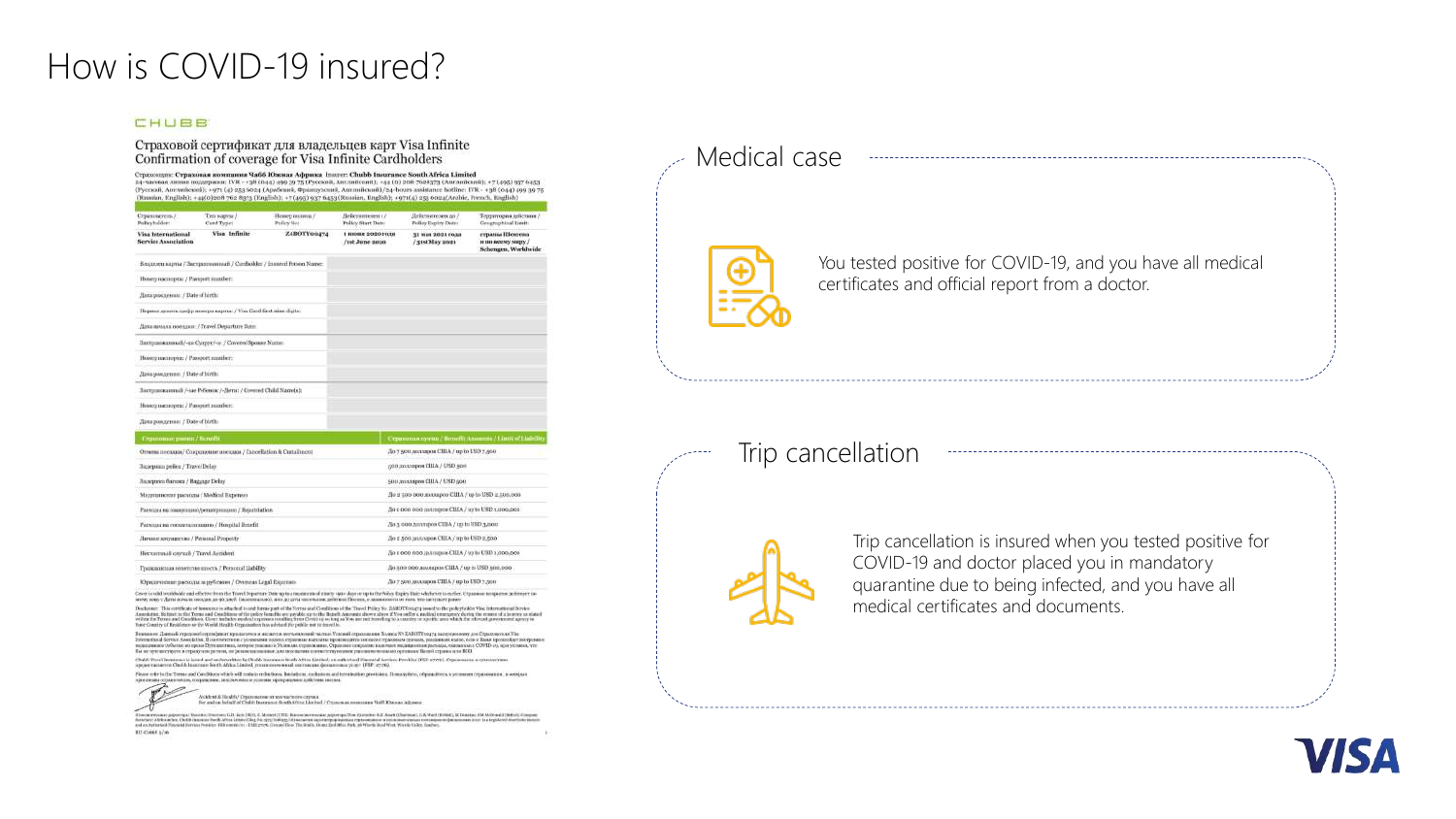### Insurance case compensation instruction:

Firstly, inform International SOS of what happened using the numbers below: +74959376453 +442087628373

Alternatively, inform VISA concierge service using any channel of communication

Upon your return to a country of residence, get in touch with Visa concierge service in order to apply for insurance compensation.



Save all your receipts, tickets and other documents to confirm the fact of an incident and receive your compensation.

Leave all worries to concierge service, they will fill in the documents and communicate with insurance company for you. Just wait for your compensation.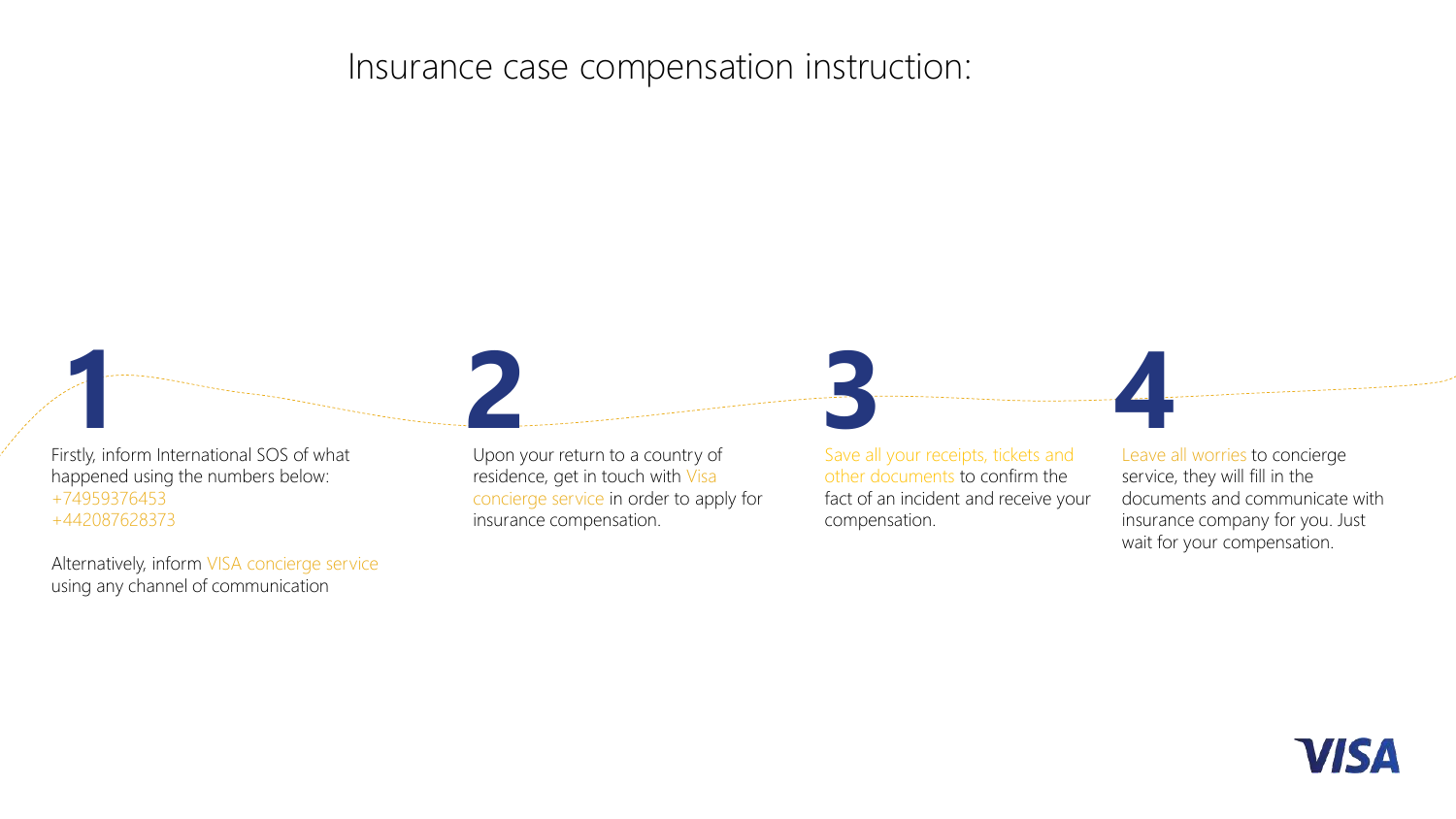# Visa concierge service  $\neq$  insurance company

Visa concierge service is an intermediary between Visa cardholder and insurance company. Their task is to assist the client in an efficient manner.

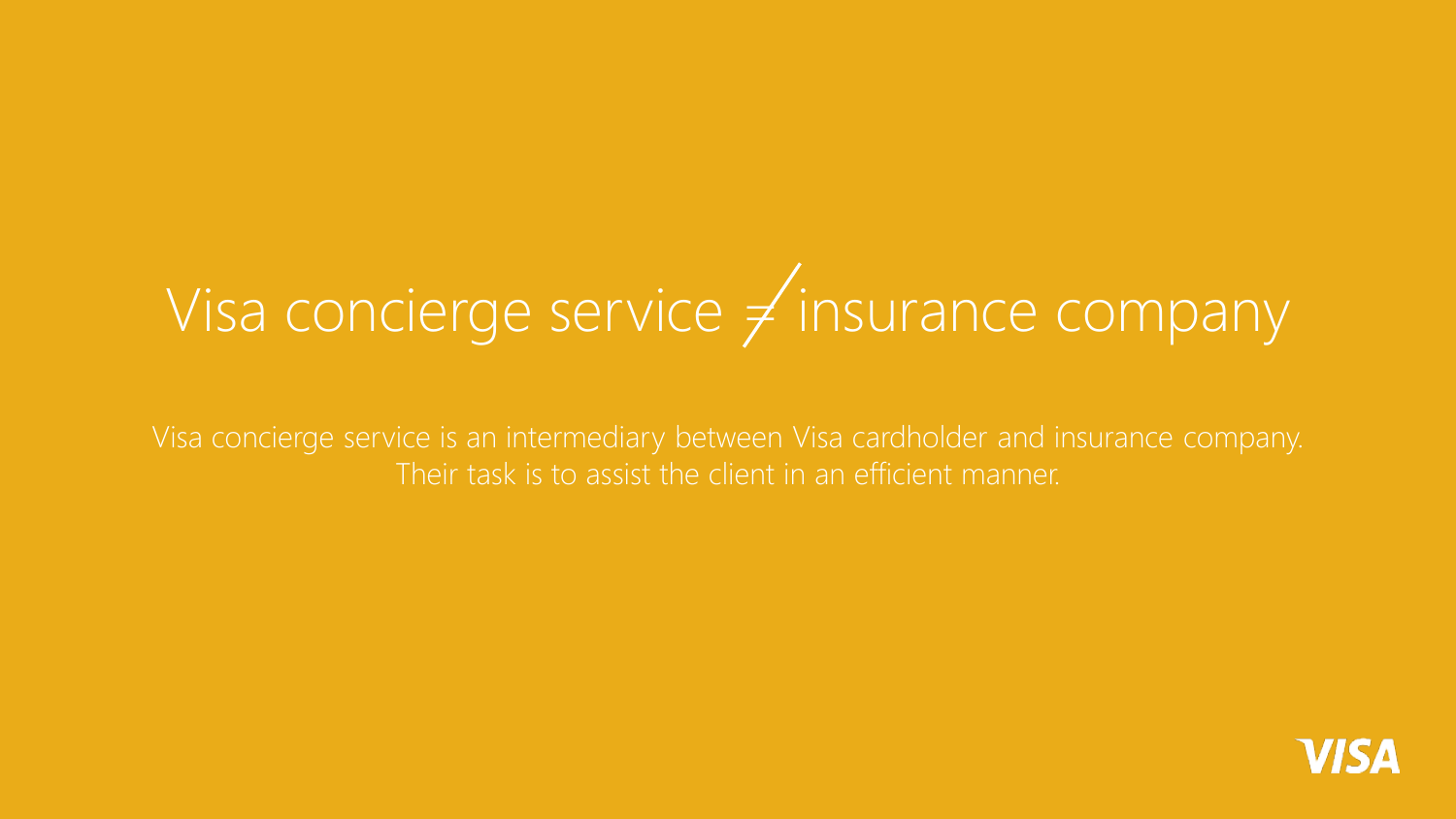### Few examples of cases, when insurance compensation was paid



- 1. Client applied for medical insurance compensation: on vacation in Bali, he got bitten by a fly and had fever. Client was sent to a local hospital, saved all the receipts, and upon his return to Ukraine applied for compensation and received his payout.
- 2. Client had 8 hours flight delay abroad. He applied for compensation and received 500 USD payout on his case.
- 3. While on vacation in Cyprus, client had a road accident on his rental car. Insurance company provided him with a compensation.